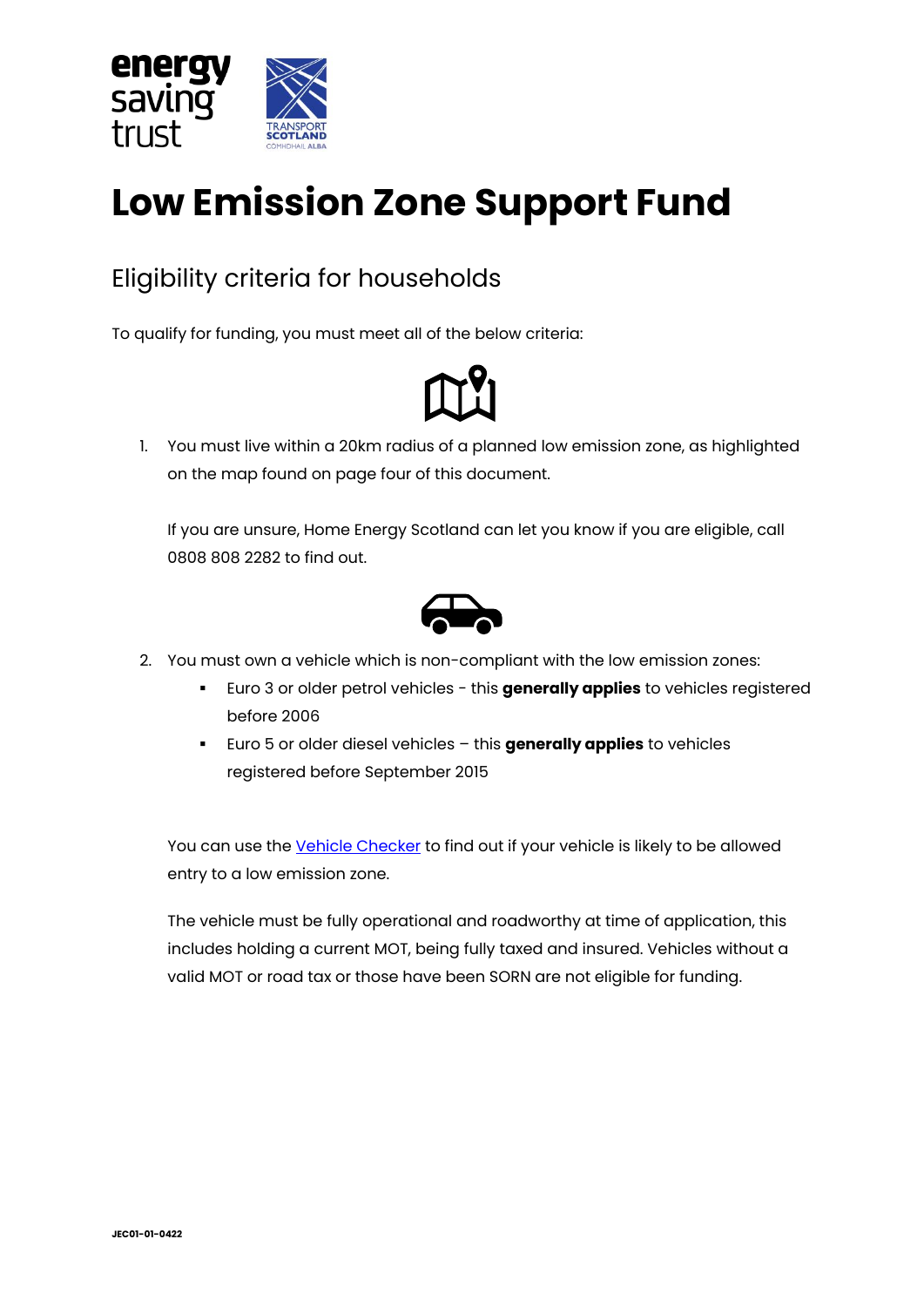

3. You must have owned the vehicle for a period of at least 12 months prior to applying to this support fund. You must be the owner of the vehicle. Energy Saving Trust is not liable for any outstanding finance.



4. You must be in receipt of benefits. This fund has been set up to support households falling under particular income criteria and therefore, you will need to declare your household income at application stage.

Evidence of benefit receipt in the name of the applicant is required as evidence of eligibility.

Please refer to the following flowchart to check your eligibility:



#### **Eligible benefits:**

- Attendance Allowance
- Carer's Allowance
- Child Tax Credit
- Council Tax Benefit (exc. 25% discount)
- Disability Living Allowance
- **Employment and Support Allowance**
- **■** Housing Benefit
- Income-based Job Seekers Allowance
- Income Support
- **Pension Credit**
- Personal Independence Payment
- **Universal Credit**
- **Working Tax Credit**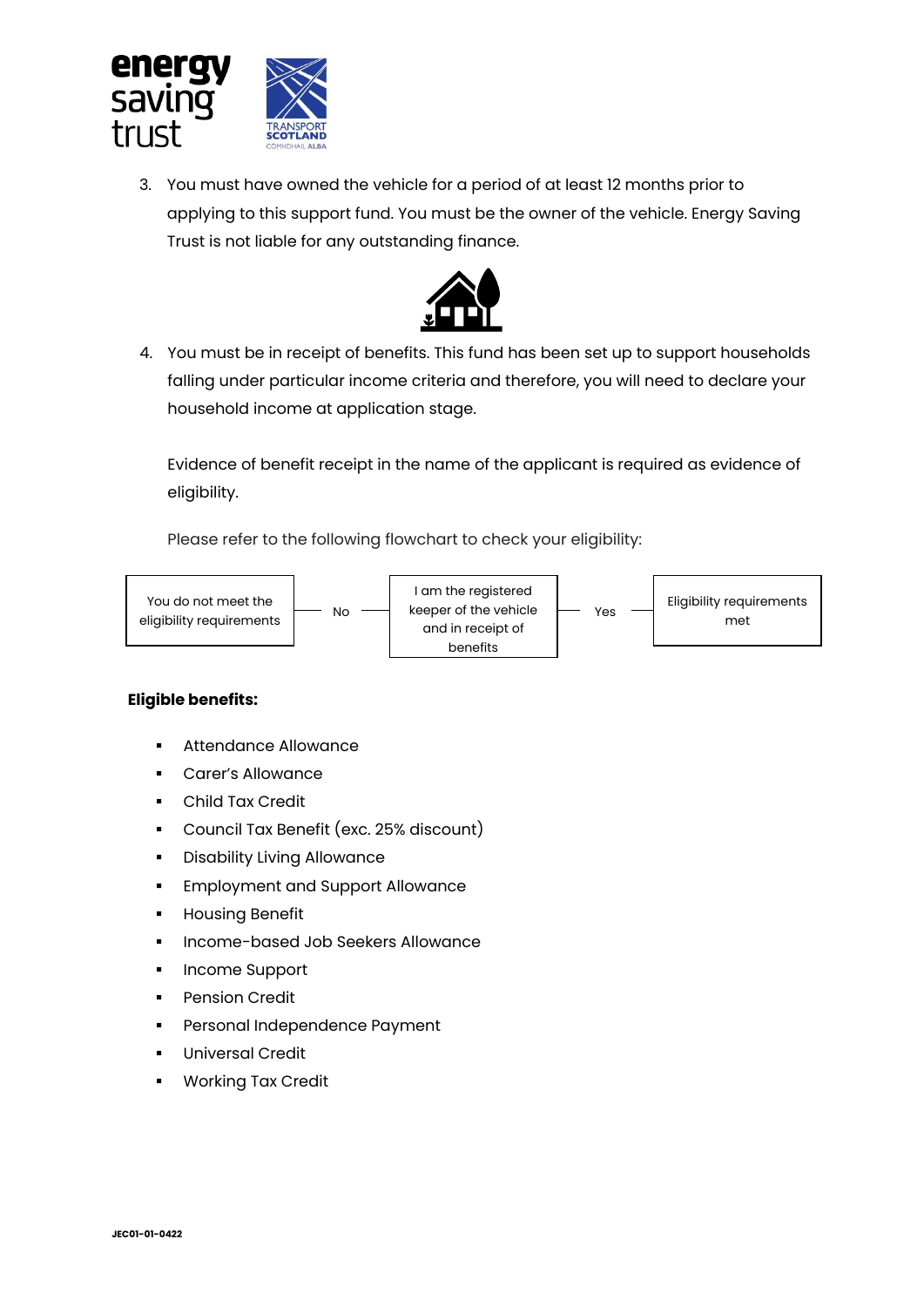



5. The Low Emission Zone Support Fund cannot be used in conjunction with Transport Scotland's Electric Vehicle Loan. This is a standalone fund, and the applicant must not apply for the aforementioned funding until six months following grant payment from the Low Emission Zone Support Fund. In addition, the applicant must not have received funding from this programme six months prior to applying.

If you require further information regarding this support fund, please check our [webpage,](https://energysavingtrust.org.uk/grants-and-loans/low-emission-zone-support-fund-for-households/) alternatively call your local Home Energy Scotland centre on 0808 808 2282 to discuss your eligibility and scheme conditions.